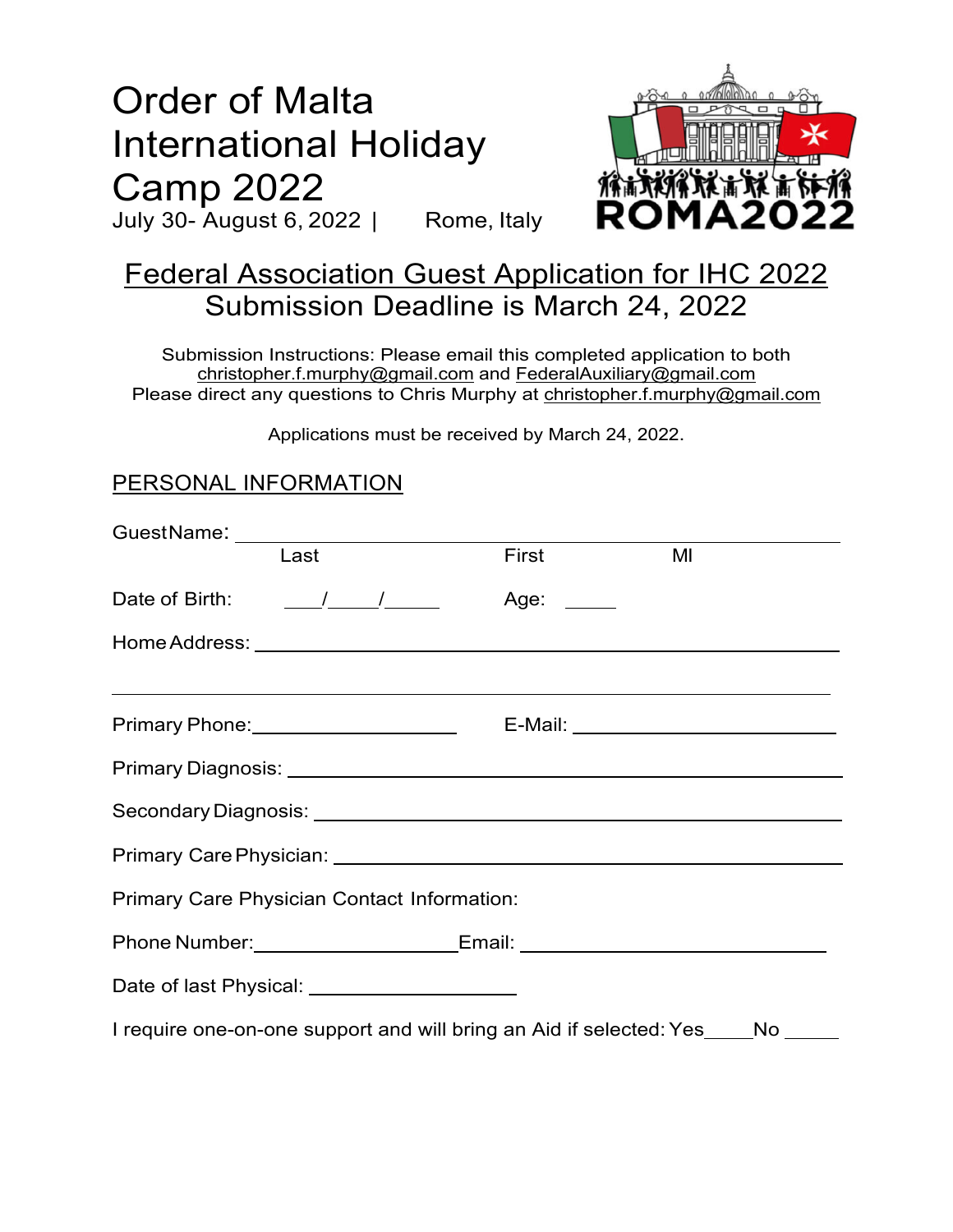|                                   |                                                                                                                                                                                                                                      | Name of Aid: Last                                                                                                                                        | First        |      | MI    |
|-----------------------------------|--------------------------------------------------------------------------------------------------------------------------------------------------------------------------------------------------------------------------------------|----------------------------------------------------------------------------------------------------------------------------------------------------------|--------------|------|-------|
|                                   |                                                                                                                                                                                                                                      |                                                                                                                                                          |              |      |       |
| Aid Contact Information:          |                                                                                                                                                                                                                                      |                                                                                                                                                          |              |      |       |
|                                   |                                                                                                                                                                                                                                      |                                                                                                                                                          |              |      |       |
|                                   |                                                                                                                                                                                                                                      | ,我们也不能在这里的时候,我们也不能在这里的时候,我们也不能会在这里的时候,我们也不能会在这里的时候,我们也不能会在这里的时候,我们也不能会在这里的时候,我们也不<br>Phone: _______________________                                      |              |      |       |
| <b>HEALTH INFORMATION</b>         |                                                                                                                                                                                                                                      | 1) Please list all allergies (such as skin, food, olfactory, etc.)                                                                                       |              |      |       |
| Hemophilia, Heat exhaustion, etc. |                                                                                                                                                                                                                                      | 2) Please list any health conditions, which may require EMERGENCY ACTION,<br>such as Seizures, Asthma, Heart problems, Diabetes, Insect sting allergies, |              |      |       |
|                                   |                                                                                                                                                                                                                                      |                                                                                                                                                          |              |      |       |
|                                   |                                                                                                                                                                                                                                      | 3) Please check which joints have limited or no range of motion.                                                                                         |              |      |       |
| Neck or Spine:                    | <u>and a strong strong part of the strong strong strong strong strong strong strong strong strong strong strong strong strong strong strong strong strong strong strong strong strong strong strong strong strong strong strong </u> |                                                                                                                                                          | <b>Hips</b>  | Left | Right |
| <b>Shoulders</b>                  | Left                                                                                                                                                                                                                                 | Right                                                                                                                                                    | <b>Knees</b> | Left | Right |
| <b>Elbows</b>                     | Left                                                                                                                                                                                                                                 | <b>Right</b>                                                                                                                                             | Ankles       | Left | Right |

Wrists \_\_\_\_Left \_\_\_\_Right Toes \_\_\_\_\_Left \_\_\_Right

Fingers \_\_\_\_Left \_\_\_\_Right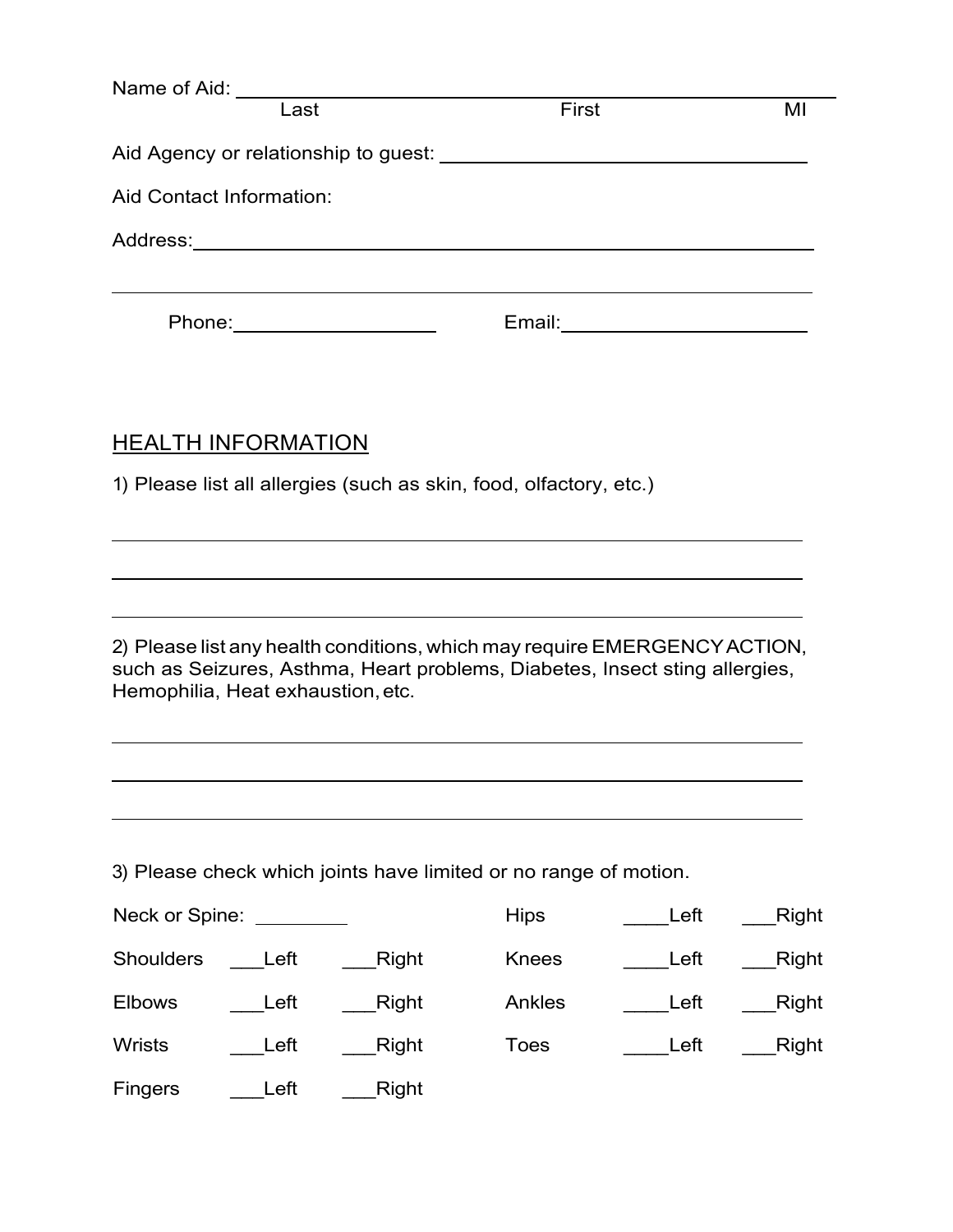Which body parts CANNOT be moved, and why?

4) Please note any sense impairments which the team should be aware of when interacting (ex, Difficulty hearing in one or both ears, Vision, etc.)

5) Please list all necessary assistive devices such as glasses, hearing aids, communication devices, orthotic device (I.e. braces), crutches, or wheelchair.

#### ACTIVITY INFORMATION

1) Check any activities that are contraindicated (not allowed).

| Kneeling                        | Massage with Oils                                        |  |
|---------------------------------|----------------------------------------------------------|--|
| Sitting on Floor                | Massage with Vibration                                   |  |
| <b>Moving/Flickering Lights</b> | <b>Tactile Stimulation</b><br>(feathers, brushing, etc)  |  |
| <b>Stretching Body Parts</b>    | <b>High-pitched Sounds</b>                               |  |
| Climbing                        | Swimming                                                 |  |
| <b>Heights</b>                  | Being around animals<br>(Dogs, Cats, Farm animals, Zoos) |  |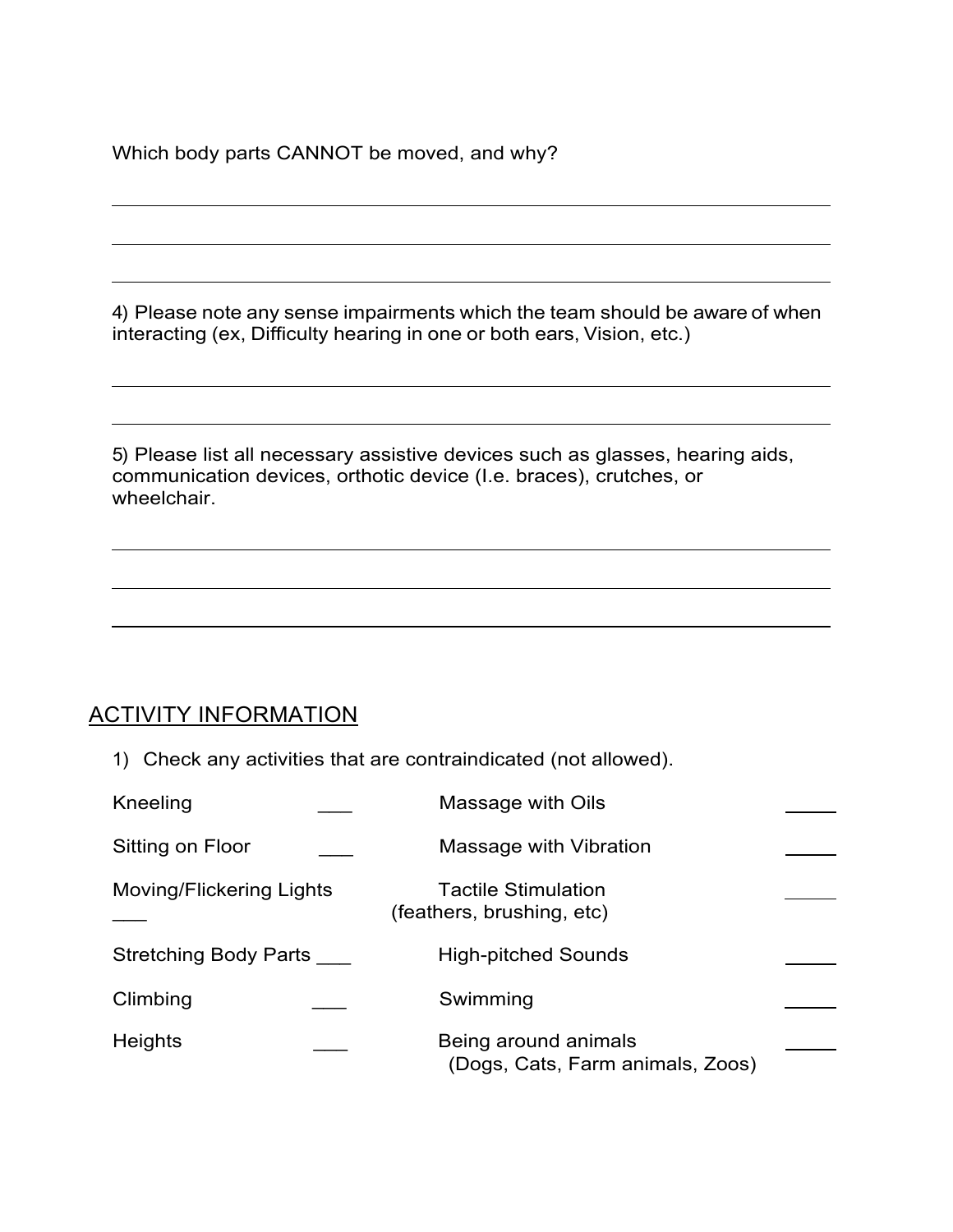2) Please describe the precautions to be taken before participating in an outdoor activity:

3) Please describe what, if any assistance the guest may require with the following activities:

| <b>Activity</b>                                    | <b>Self-Sufficient</b> | <b>Needs Assistance (List</b><br>assistance required) |
|----------------------------------------------------|------------------------|-------------------------------------------------------|
| <b>Eating/ Drinking</b>                            |                        |                                                       |
| <b>Bathing</b>                                     |                        |                                                       |
| <b>Toilet</b>                                      |                        |                                                       |
| <b>Grooming (Shaving, brushing,</b><br>Teeth, etc) |                        |                                                       |
| <b>Dressing</b>                                    |                        |                                                       |
| <b>Stairs</b>                                      |                        |                                                       |

#### COMMUNICATION INFORMATION

1) Check all forms of communication that apply:

Verbal \_\_\_\_\_\_\_ Body gestures \_\_\_\_\_ Facial Gestures \_\_\_\_

Other:

2) Please describe how the guest expresses him/herself in each situation: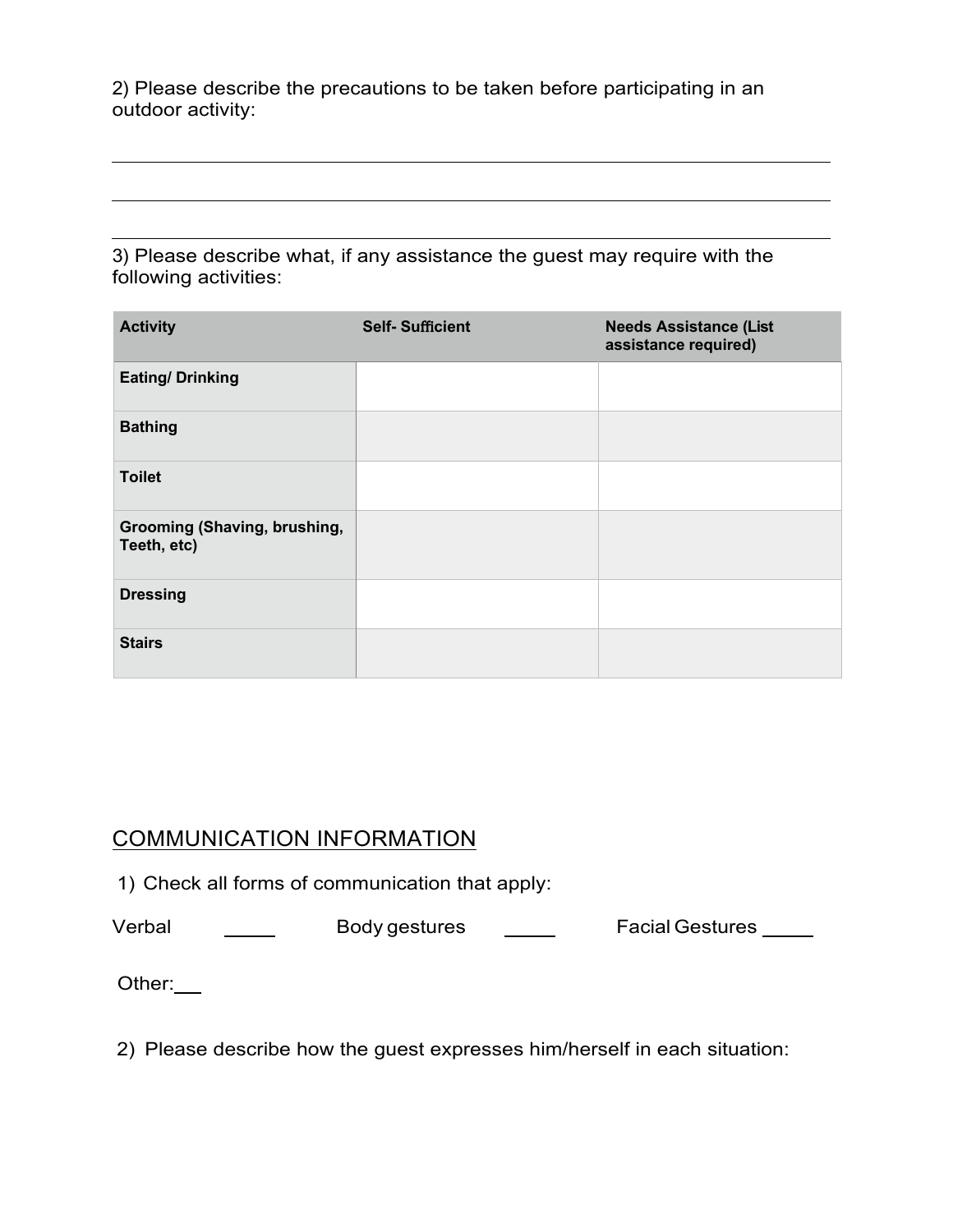| <b>Situation</b>           | <b>Response</b> |
|----------------------------|-----------------|
| <b>Pain/Discomfort</b>     |                 |
| <b>Anxiety</b>             |                 |
| <b>Over-Stimulation</b>    |                 |
| <b>Happiness</b>           |                 |
| Saying "Yes" to a question |                 |
| Saying "No" to a question  |                 |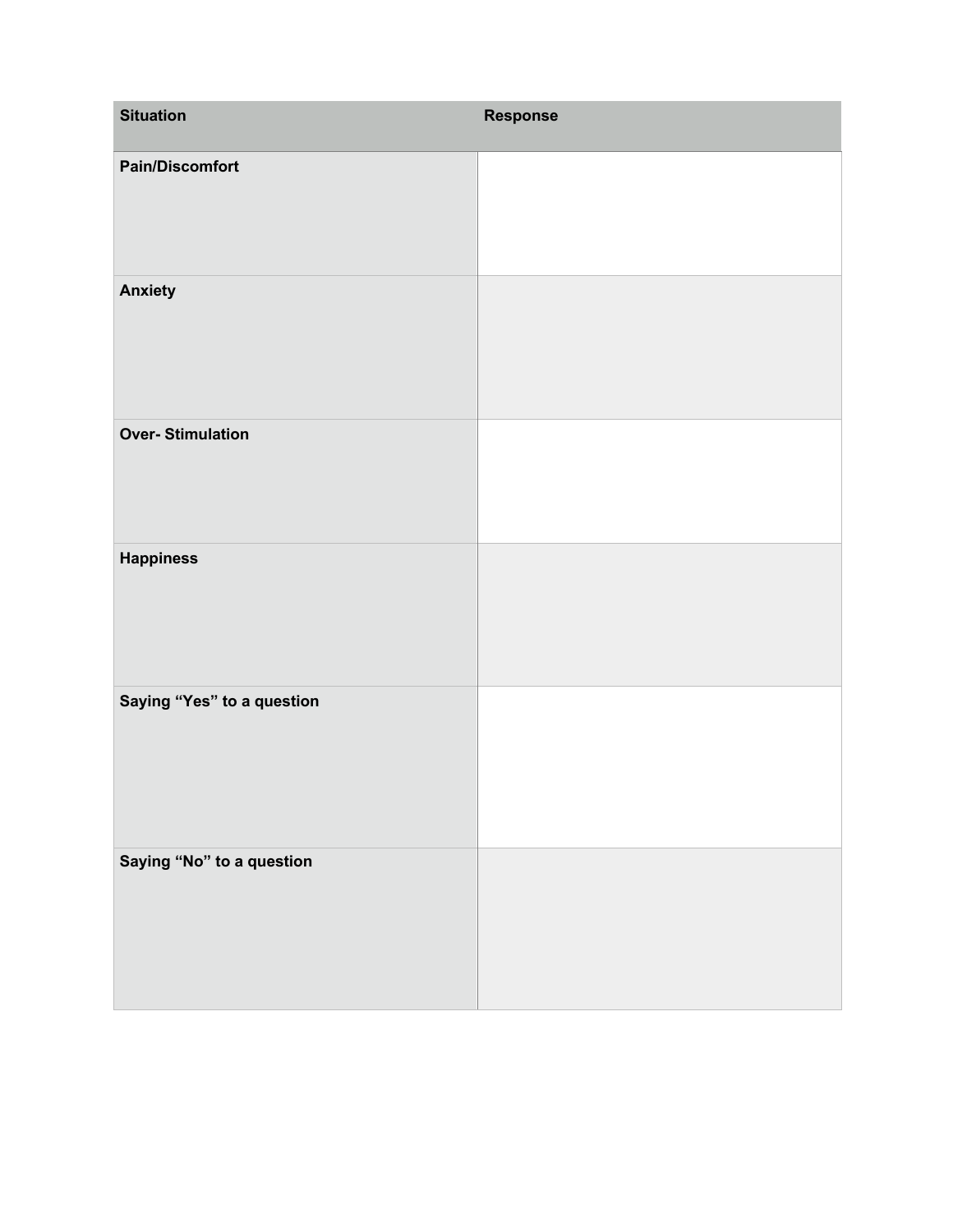### BEHAVIORAL INFORMATION

1) Please list all the behaviors that may need special attention and how to manage each specific behavior:

| <b>Behavior</b>    | <b>Management Technique</b>     |
|--------------------|---------------------------------|
| Example: Screaming | Allow a break from the activity |
|                    |                                 |
|                    |                                 |
|                    |                                 |
|                    |                                 |
|                    |                                 |
|                    |                                 |

#### 2) Please list all guest's likes and dislikes:

| <b>Likes</b> | <b>Dislikes</b> |
|--------------|-----------------|
|              |                 |
|              |                 |
|              |                 |
|              |                 |
|              |                 |
|              |                 |
|              |                 |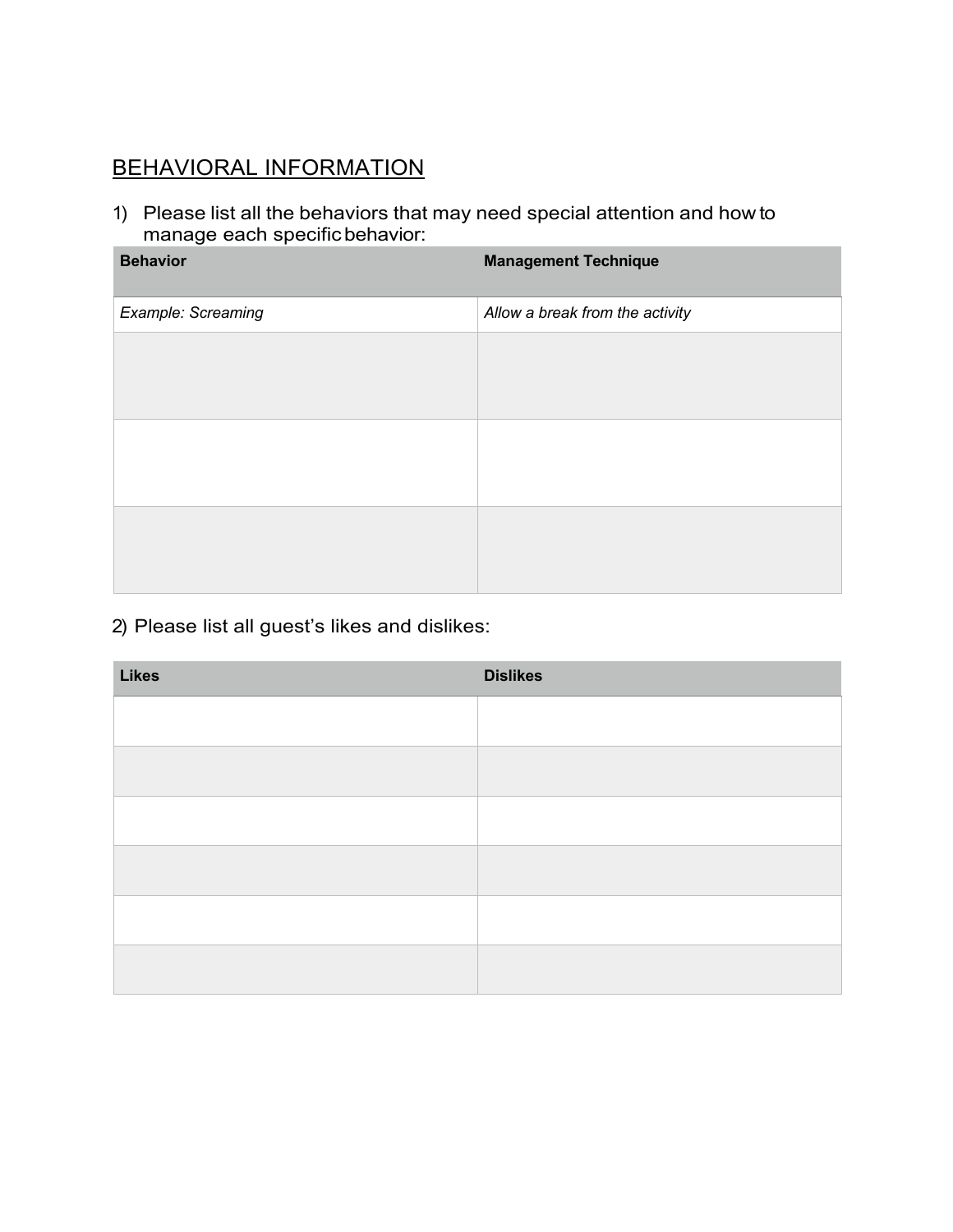#### NUTRITION INFORMATION

1) Please list all food restrictions to be considered during the camp (I.e. gluten- free, low-fat, etc.)

2) If accidentally consumed, what is the anticipated result and what if any treatment or action is necessary? (ex. Medication, Rest, Epi-pen, etc.)

3) Is guest permitted to consume alcohol? Fig. 5.13 No (There will be alcohol present at some camp activities, but no guest or volunteer will be required, pressured, or encouraged to consume alcohol.)

COVID 19- Due to the pandemic, which is unfortunately still impacting our world, the camp is paying close attention to safety protocols and watching the evolving situation. While we are planning to proceed with camp, the safety of the participants is our primary concern and therefore the ability to hold Camp is being constantly reevaluated. If circumstances permit the Camp to proceed, we anticipate that safety precautions will be required, and continued vigilance will need to be maintained.

- 1. Has the guest had COVID-19? If so, please describe when (month and year,) and provide any relevant details. Please provide date of most recent negative test, if available.
- 2. Please list any comorbidities or pre-existing conditions which might make the guest more susceptible to COVID-19 or to a more severe impact from the COVID-19 virus.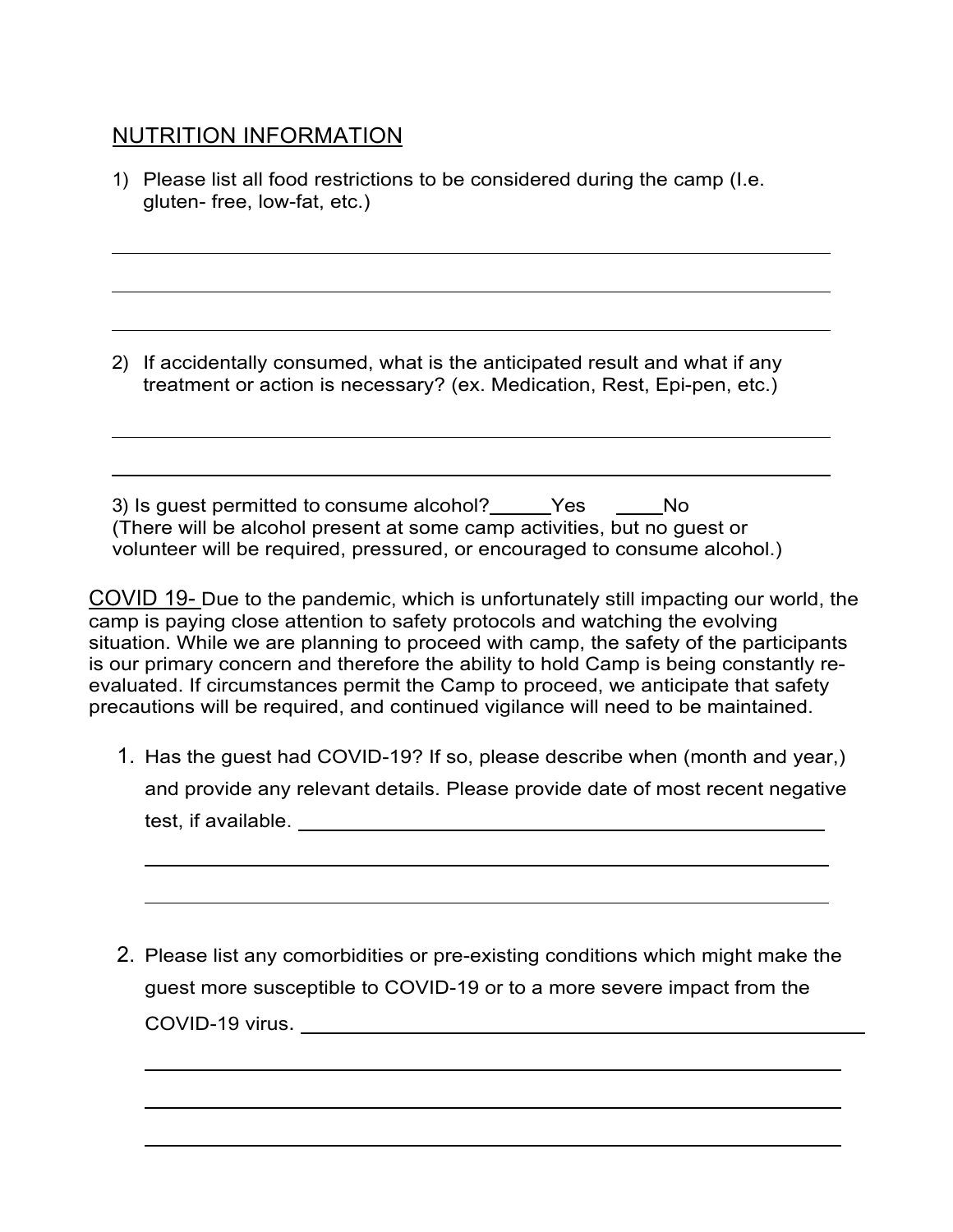3. Has the guest received a COVID-19 vaccination? If so, which vaccination, when was it received (if one that requires two doses, have both been administered)? Has the guest received a booster? If so, which booster and when was it received? We have a set of the set of the set of the set of the set of the set of the set of the set of the set of the set of the set of the set of the set of the set of the set of the set of the set of the set

- 4. If guest has not received the COVID-19 vaccination, do they intend to get vaccinated? Does the guest have a scheduled date for the vaccine? (It is anticipated that for the protection of all, participants will only be permitted to join camp this year with proof of vaccination.) [100]  $\frac{1}{2}$
- 5. Does the guest have any difficulties or apprehensions about using current COVID-19 safety methods such as wearing protective masks, washing hands frequently, maintaining safe distance from others, and having their temperature taken? If so, please explain.

- 6. Does the guest have the ability to recognize and communicate if they are not feeling well or are suffering from potential symptoms of COVID-19? (fever, difficulty breathing, fatigue, cough, aches, headache, **loss of taste or smell,** sore throat, congestion, nausea). **Example 20 and 20 and 20 and 20 and 20 and 20 and 20 and 20 and 20 and 20 and 20 and 20 and 20 and 20 and 20 and 20 and 20 and 20 and 20 and 20 and 20 and 20 and 20 and 20 and 20 and 20 a**
- 7. Is the guest able to undergo testing for Covid 19 (PCR test, Antigen test)

 $\mathcal{L}_\text{max}$  and  $\mathcal{L}_\text{max}$  and  $\mathcal{L}_\text{max}$  and  $\mathcal{L}_\text{max}$